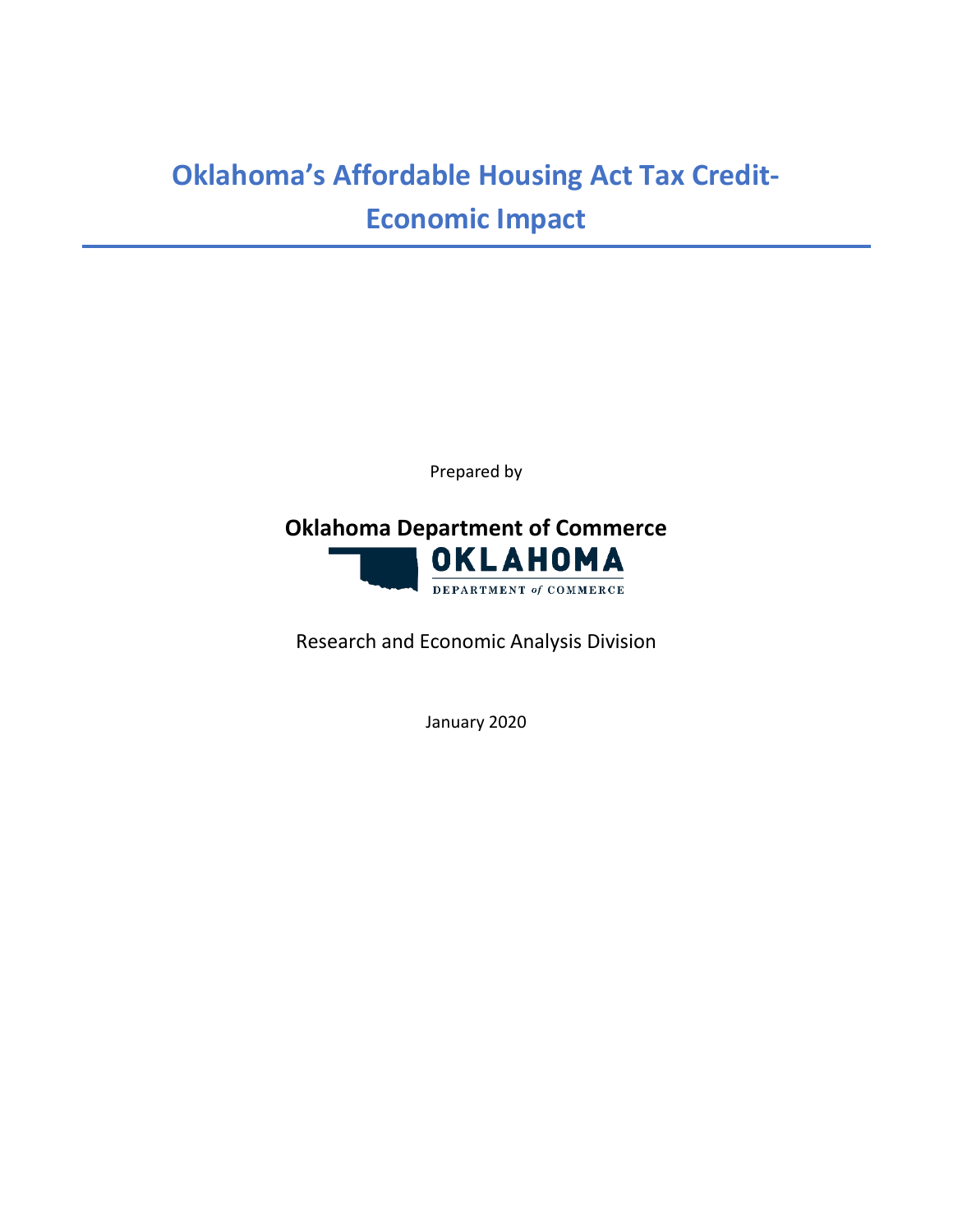

# **Contents**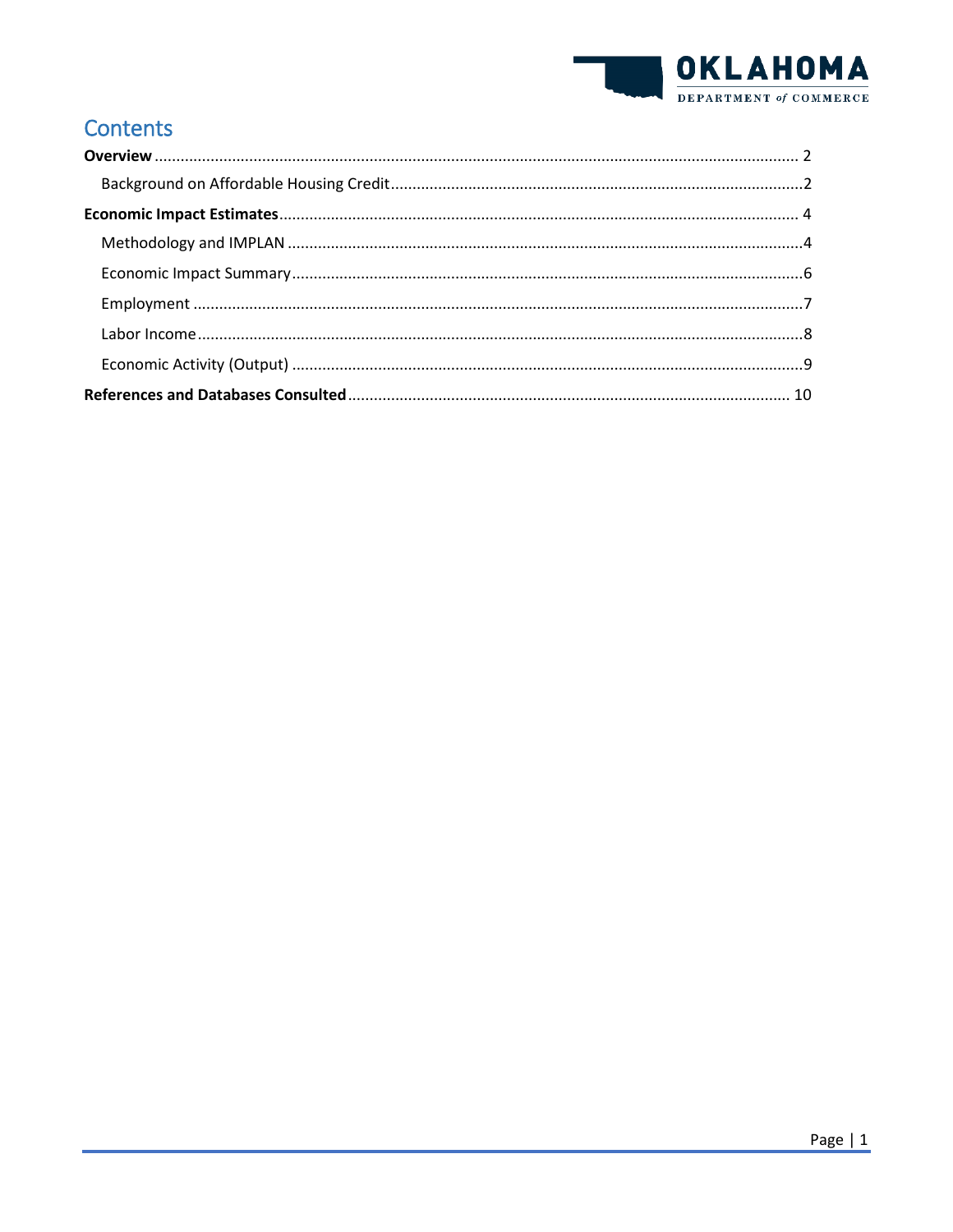

# <span id="page-2-0"></span>**Overview**

#### <span id="page-2-1"></span>Background on Affordable Housing Credit

On June 3, 2014, Governor Mary Fallin signed SB2128 – the Oklahoma Affordable Housing Act, that provides for the allocation of \$4 million per year in nonrefundable state low-income housing tax credits (68-2357.403). The act, administered by the Oklahoma Housing Finance Agency, dictates that credits are used to:

- Raise private equity to finance affordable housing for families and seniors.
- Help in counties with populations of 150,000 or less (*HB1411 removed this criterion effective 11.1.19*).
- Provide affordable rent for low-to-moderate-income Oklahomans, typically those earning 60% or less of the Area Median Income.

The tax credit is claimed annually over a ten-year period, beginning when the buildings are placed in service. Owners and managers of low-income housing tax credit properties must ensure that residents meet eligibility requirements set forth by federal regulations (Internal Revenue Code Section 42). The tax credits (both state and federal) are subject to recapture if any violations of the eligibility restrictions are discovered. If any portion of the federal tax credits are recaptured, this will trigger recapture of the proportionate amount of the state tax credit.

The Oklahoma Affordable Housing Act is subject to review every five years by a committee of nine members. The Governor, the President Pro Tempore of the Oklahoma State Senate and the Speaker of the Oklahoma House of Representatives are each authorized to appoint three members to the committee.

#### **Need**

According to the U.S. Department of Housing and Urban Development, families who pay more than 30% of their income for housing are considered cost burdened and may have difficulty affording basic necessities, including clothing, medical care, transportation, and food. According to the National Low Income Housing Coalition's 2019 Out of Reach report, the two-bedroom housing wage in Oklahoma is \$15.54 per hour; Oklahoma ranks  $43<sup>rd</sup>$ for housing costs. A minimum wage worker must work 86 hours per week to afford a modest two-bedroom apartment. According to the 2015 Oklahoma Statewide Housing Needs Assessment:

- Oklahoma is projected to need 7,454 housing units for homeownership for households earning 60% or less of the area median income.
- Oklahoma is expected to need 11,630 rental housing units for families earning 60% or less of the Area Median Income.
- Approximately 40.01% of renters are housing cost overburdened in Oklahoma.

Effective, affordable housing policy can encourage the development and preservation of safe, secure and affordable housing for Oklahomans. Across Oklahoma, there is a shortage of rental homes that are affordable and available to low-and moderate-income households. Many of these households are severely cost burdened, spending more than half of their income on housing. Severely cost burdened households are more likely to sacrifice other necessities like healthy food and healthcare to pay the rent, and more likely to experience unstable housing situations. According to the National Low Income Housing Coalition:

- 126,688 or 25% of renter households are extremely low income (ELI).
- \$24,600 is the maximum income for a 4-person ELI household.
- \$32,047 is the annual income required for a 2 bedroom rental at HUD's Fair Market Rent.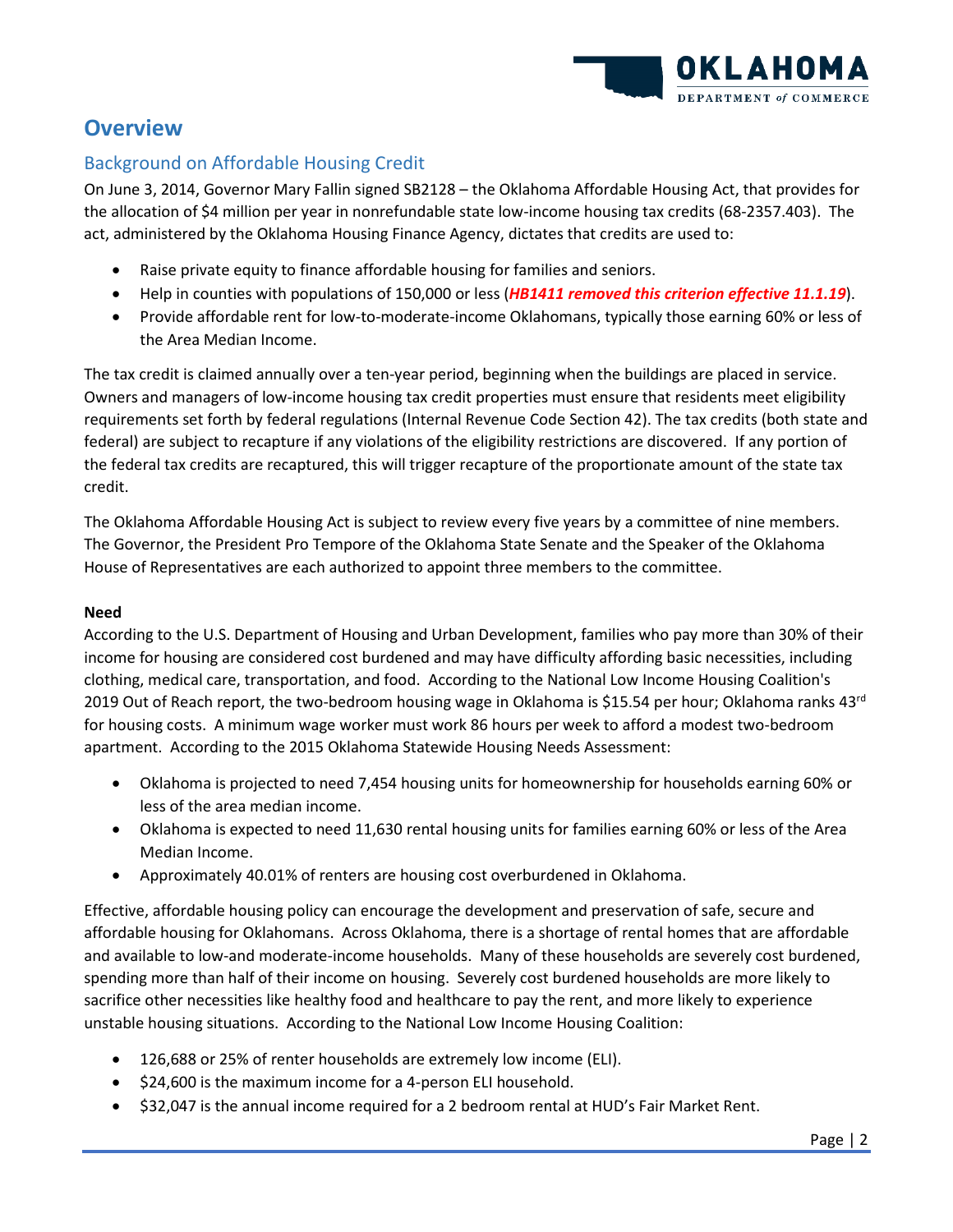

Understanding the cost burden associated with accessing affordable housing options, the Oklahoma Coalition for Affordable Housing requested and funded this study from the Oklahoma Department of Commerce. The mission of the Coalition is to lead the movement to ensure all residents of the state of Oklahoma flourish in safe, affordable homes and to help communities develop safe and affordable housing options for all residents. The Coalition brings together a strong combination of organizations, finance professionals, service providers, economic development authorities and individual advocates to provide advocacy, education and practical training to foster the production and maintenance of affordable housing throughout the state.

During budget shortfalls and low funding periods, the Oklahoma Affordable Housing Act sometimes finds itself under consideration for termination by the Oklahoma Legislature. Like many of Oklahoma's incentives, this tax credit is performance based. The tax credits cannot be claimed until the buildings are built according to robust guidelines established by the Internal Revenue Service and Oklahoma Housing Finance Agency. The properties are 100% occupied by eligible tenants – typically, two years after credits are allocated by the Oklahoma Finance Agency. This study will focus on the impacts of the construction activities as well as the impacts of managing and maintaining the housing units in Oklahoma.

This analysis does not consider some additional social and economic benefits of the housing produced by the Act, such as:

- The value of reliable, safe and affordable housing for low income families, particularly improved education outcomes for children.
- Reduced Medicare spending from seniors being able to live in non-assisted living senior communities longer.
- Reduction of homelessness and the extensive community resources, such as health care and law enforcement, that can now be spent on less issues involving homeless populations.

The benefits of these secondary effects are significant, sometimes difficult to measure, and should be carefully considered when designing, reforming, or addressing the effectiveness of each program.

Even without those considerations, the construction and renovation of the 2,534 housing units produced between 2015 through 2019 will provide significant contributions to Oklahoma's state and regional economies. The economic impact represents units built between 2015 and 2019, and is representative of those 47 projects completed during that time. The construction and long-term employment impacts will increase as more projects receive funding from the Oklahoma Affordable Housing Act and the amount of incentives will increase along with the increase in eligible investments.

*This Economic Impact Report only considers allocations made during 2015-2019 and does not forecast future awards.*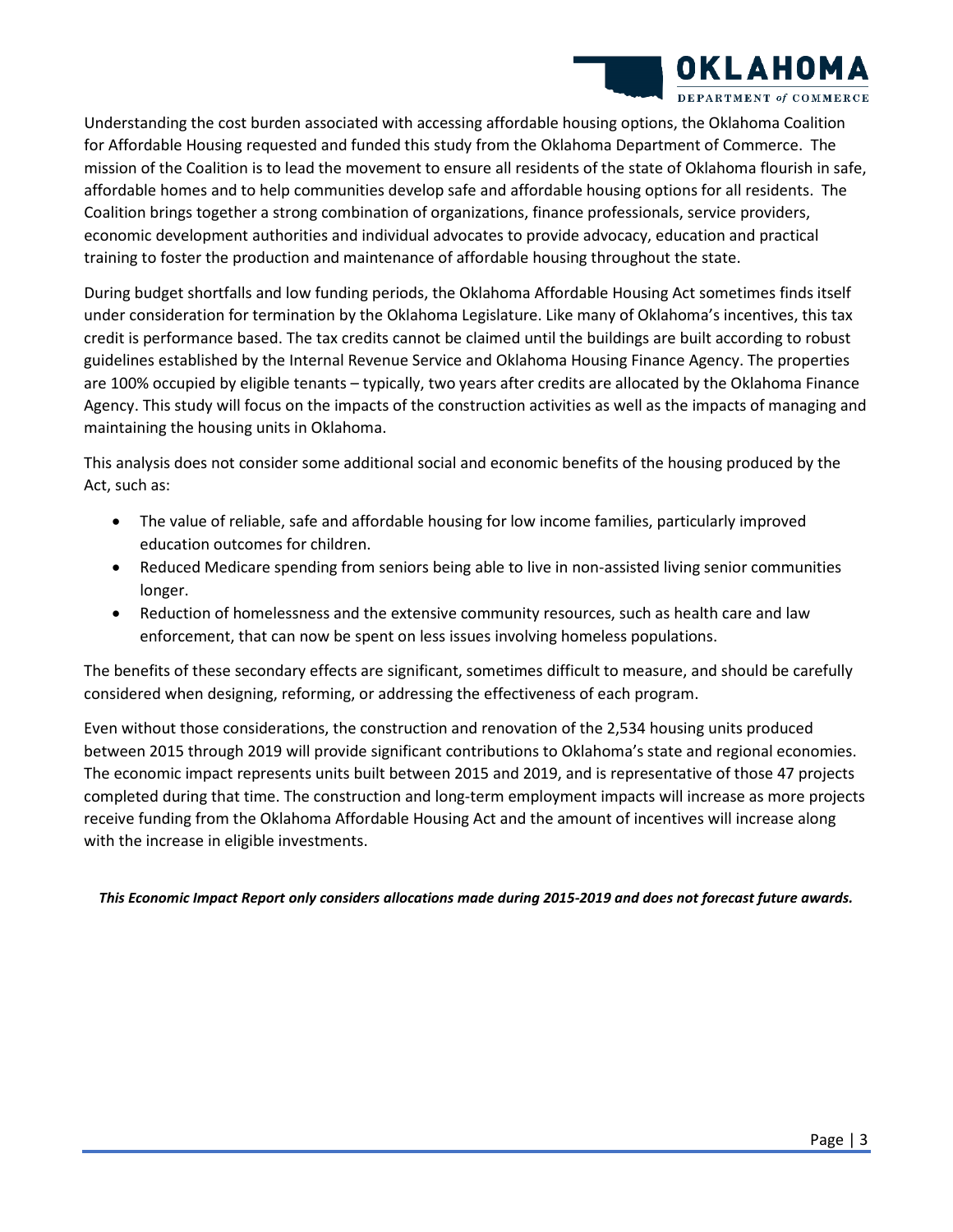

# <span id="page-4-0"></span>**Economic Impact Estimates**

#### <span id="page-4-1"></span>Methodology and IMPLAN

IMPLAN software was used to model this Housing Tax Credit economic impact analysis. IMPLAN is an input/output model that helps institutions understand the linkages between industries in the local economy and how policy or changes in industry can influence economic activity in the region. Each industry has different spending patterns and engages with different suppliers at the local level; IMPLAN helps to evaluate the overall effect of those individual industries. In the case of Oklahoma's Affordable Housing Act, the construction activities were captured under three main categories and the ongoing activities were modeled by continued employment directly associated with the level of employment it would take to manage and maintain these types of residential units.

This economic impact report focuses on the construction and permanent employment activities associated the construction of 47 development projects across Oklahoma. The report does not include new developments that will occur after the current 47 projects. While focusing on construction and permanent employment, this analysis does not consider additional benefits such as:

- Reducing Medicaid housing costs as seniors are able to age in place at these developments.
- Reducing housing burdens leave families more money to spend on other essentials that are otherwise forgone, such as quality food and childcare.
- Stabilizing housing for low income families means children are able to remain in schools consistently, leading to better outcomes for them.
- Economic and social benefits of reducing homelessness, and more affordable options for veterans, children and other vulnerable populations.
- Revitalizing properties previously abandoned or severely distressed, and community reinvestment in improvements for sewer, flooding, waste management and other infrastructure.
- Increasing the tax base from improved valuations of properties and increase in resident population.

Construction activities are temporary in nature; however, certain job functions such as maintenance, property management or rental income represent activities that continue from year to year until the residential structure is no longer habitable. Employment associated with the regular operation of the 2,534 multi-family and other residential housing units is assumed to maintain the same level of direct employment over time. Due to intense regulatory scrutiny and significant paperwork needed to keep properties in compliance, it is estimated that 125 FTE jobs would be directly employed to manage and upkeep these types of properties. However, as the number of housing units/development projects increase, so should the number of jobs needed to operate the units and maintain compliance. The categories of construction and employment considered in the model are listed below:

- Multi-Family Residential Construction
- Single-Family Residential Construction
- Residential Construction Rehab/Maintenance
- Regular Employment Associated with Multi-Family Units

The construction and maintenance investments were modeled separately from regular employment operations. Between 2015 and 2019, the Oklahoma Affordable Housing Act has been used to provide financing for 47 projects by development companies. These 47 development projects occurred in 32 communities and 30 counties across Oklahoma and created a direct impact of over \$380 million in construction activity used to build 2,534 housing units across Oklahoma. The Oklahoma Housing Finance Agency allocated \$19,106,236 in state affordable housing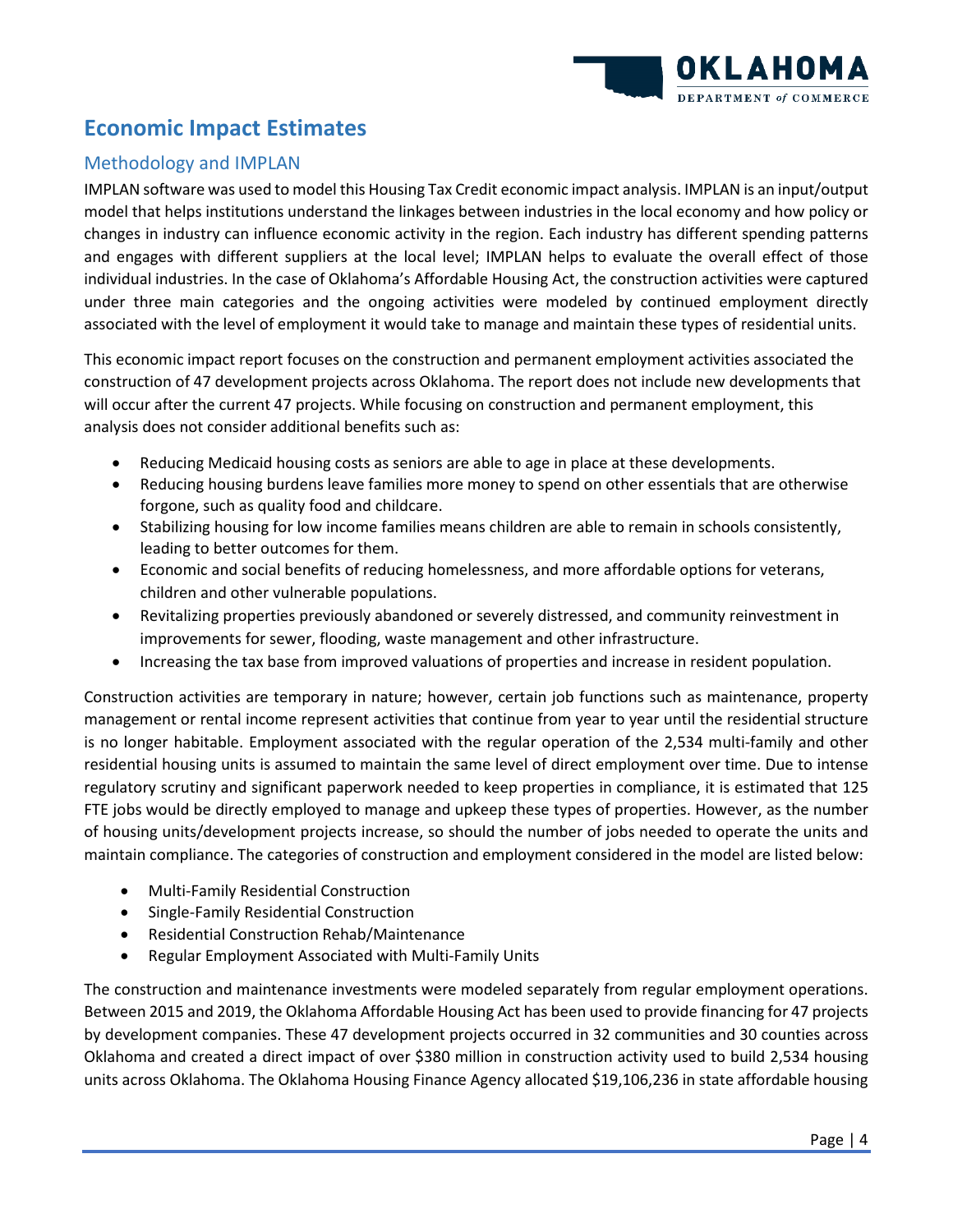

tax credits over this five-year period. Both investment and employment will increase along with incentives as more projects are funded by developers using incentives from the Oklahoma Affordable Housing Act.

The map below provides a snapshot of where the developments, spurred by the Oklahoma Affordable Housing Tax Credit, are situated as of 2019. Investments are being made in the city centers of some rural counties, and are used to help revitalize various areas that have been neglected for a long time. Many of these communities also struggle with the attraction of new businesses due to the very limited options available for new housing. These communities also struggle with an aging and obsolete housing stock and find it difficult to support the economics of new market-rate housing.



**Affordable Housing Development Awards 2015 to 2019**

Compared to 2018, over \$74 million in new construction and over \$4 million in housing tax credits were approved in 2019. This map illustrates overall levels of investment and housing units as of 2019.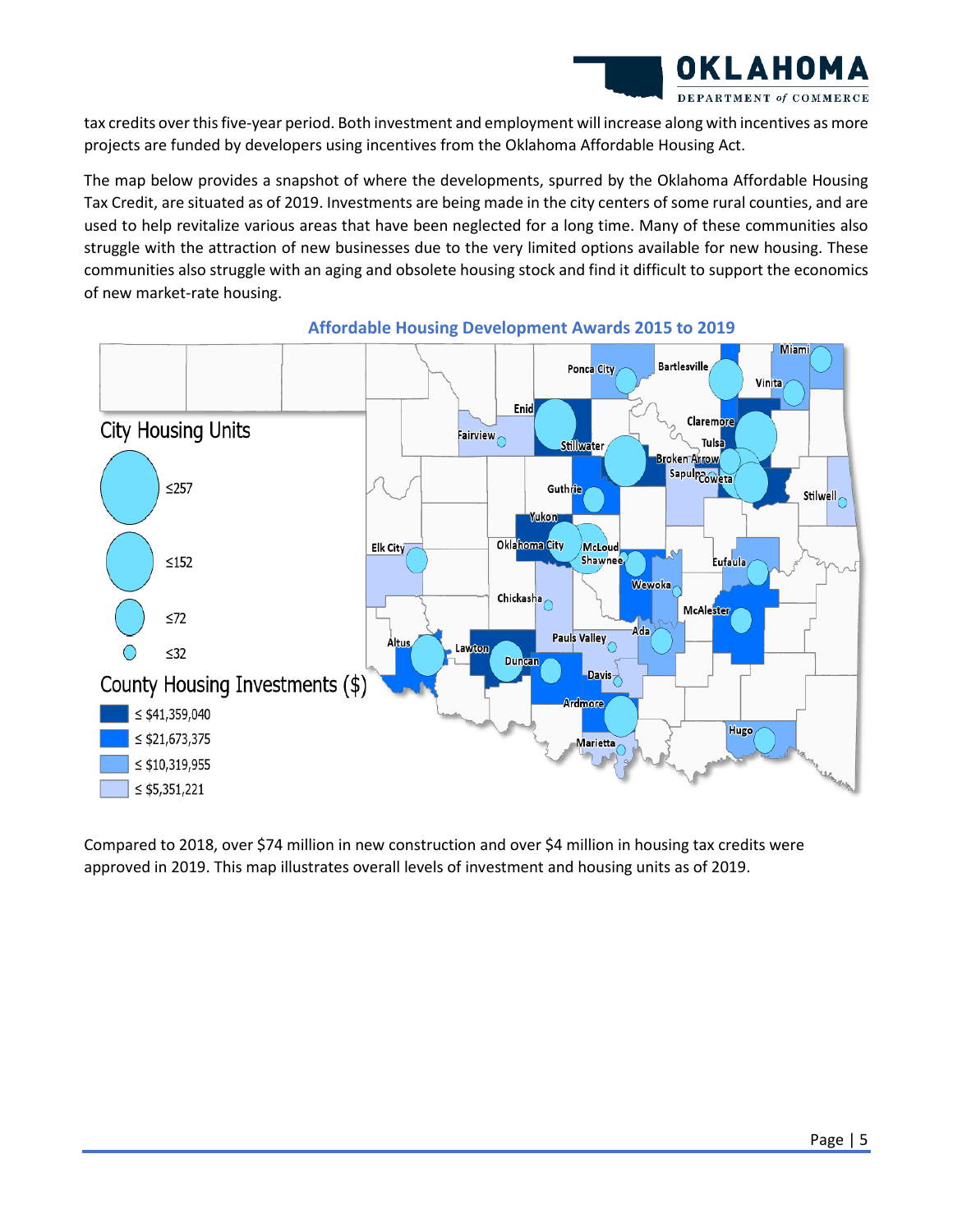

#### <span id="page-6-0"></span>Economic Impact Summary

The Oklahoma Department of Commerce used IMPLAN software to model this economic analysis. The report focuses on the construction and permanent employment activities associated with the creation of 47 development projects across Oklahoma that received award notification between 2015 and 2019. The report does not include new developments that occur after the current 47 projects.

**Employment:** Over the years of construction, over 4,800 jobs are impacted by the development of all 2,534 units. If no new projects are approved after 2019, there will be a significant reduction in construction impacts for the following years after installation or maintenance has been completed on the 47 developments.

**Labor Income:** The estimated 125 jobs employed by developers to manage and maintain the 2,534 units are projected to directly generate over \$3.85 million in labor income from payroll and sole proprietors associated with keeping the units in compliance and maintaining the proper paperwork.

**Economic Activity (Output) Impact:** The Oklahoma Housing Finance Agency allocated \$19,106,236 in state affordable housing credits. Housing development companies used the credits to provide financing for 47 developments in 32 communities and 30 counties across Oklahoma. The developments created a direct impact of over \$380 million in construction activity to build 2,534 housing units across Oklahoma and is estimated to create over \$830 million in economic activity between 2017 and 2021.

There are significant social impacts (such as the value of reliable affordable housing options, improved health outcomes and the opportunity to reduce homelessness) not included in this study that should also be considered when designing, reforming or addressing the effectiveness of the program.

The construction and renovation of the 2,534 housing units located in 47 developments awarded between 2015 through 2019, will provide significant contributions to Oklahoma's state and regional economies. As the Oklahoma Affordable Housing Act finances more projects, both investment and employment will increase along with incentives. More importantly, the key result is the provision of housing options that are affordable to households with lower incomes.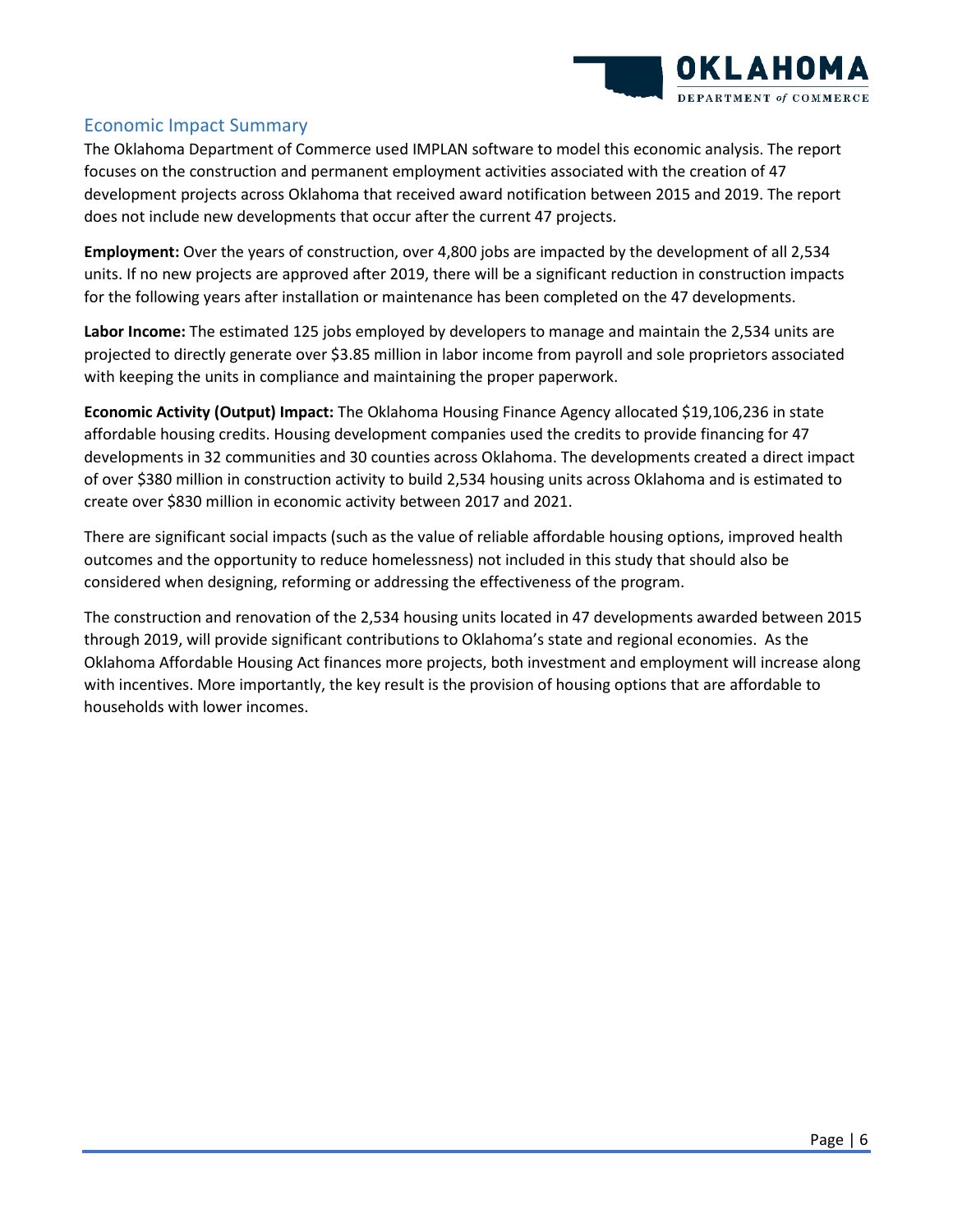

### <span id="page-7-0"></span>Employment

Employment impacts are not only limited to people directly employed at the multi-family units, but also include impacts from the indirect and induced employment. The indirect impacts would include goods and services consumed by the unit operators or construction companies, while induced impacts would include household consumption from those directly employed to construct or operate the housing units.

Based on responses from development and property management companies, roughly 125 workers would be needed to manage and maintain the 2,534 units that qualify for the federal incentive. As the number of housing units increase, there would be a proportionate increase in employment to maintain compliance and upkeep of the property.

- The 125 jobs associated with the normal operations of those leasing offices would then support an additional 128 jobs through:
	- o Induced impacts spending by regular employees in the local market; and
	- $\circ$  Indirect impacts from spending by development and leasing companies with local businesses
- The overall impact of normal operations is about 253 jobs.

Total investment in construction or maintenance was estimated to be \$380.2 million from 2015-2019. Over the years of construction, over 4,800 jobs are impacted by the construction of all 2,534 units. If no new projects are approved after 2019, there will be a significant reduction in construction impacts for the following years when construction or maintenance have been completed on the 47 projects.

• By 2022, the overall impact of the 47 projects is conservatively estimated to revert to the 253 jobs from the normal operations of the multi-family units.

Direct employment from ongoing operations and the associated construction impacts will increase as more projects are approved. The chart below assumes 40% of the 2,534 units were built in 2017 and roughly 60%, 80% and 100% were constructed in 2018, 2019 and 2020, respectively. After construction is completed, new developments will fully ramp up permanent staff to manage facilities (roughly 2 years after award notification).

• Based on projects awards 2015 to 2019, the cumulative construction jobs impact is estimated to be over 4,800 temporary jobs.



• Long-term jobs associated with the operation of the housing units is estimated to peak at 253 in 2021.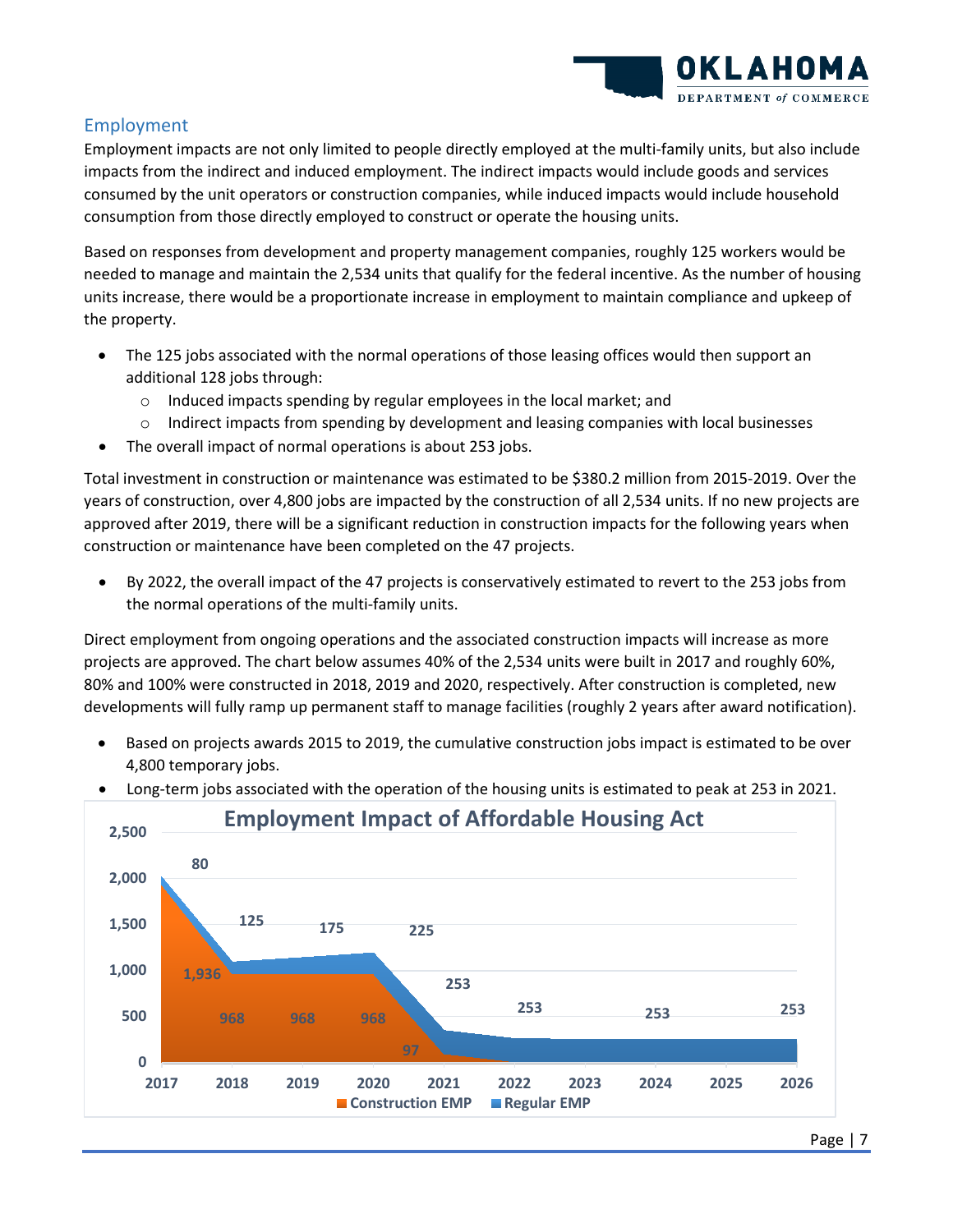

#### <span id="page-8-0"></span>Labor Income

Labor income is the earnings garnered by workers prior to taxes and certain fees; labor income also includes income to sole proprietors that could include contractors. The labor income displayed below is nominal and does not adjust for inflation or the time-value of money.

• The roughly 125 jobs employed by developers to manage and maintain the 2,534 units are estimated to directly generate over \$3.85 million in labor income from payroll and sole proprietors associated with keeping the units in compliance and maintaining the proper paperwork.

As more projects get approved under the Oklahoma Affordable Housing Act, the direct long-term employment and construction impacts will increase as well.

- Considering the additional induced effects (employee spending) and the indirect effects (employer spending with suppliers), the total impact on labor income from regular operations is over \$9.3 million.
- When considering the additional labor income from construction activities, the overall labor income contribution from the 47 housing development projects is estimated to be over \$100 million dollars during peak construction in 2017.
- When the temporary effects of construction from the 47 projects diminish over time, the overall impact on labor income is estimated to revert to \$9.3 million annually from regular operations.

New developments above the 47 projects will yield additional tax credits and additional labor income from both permanent employment and temporary construction activities.

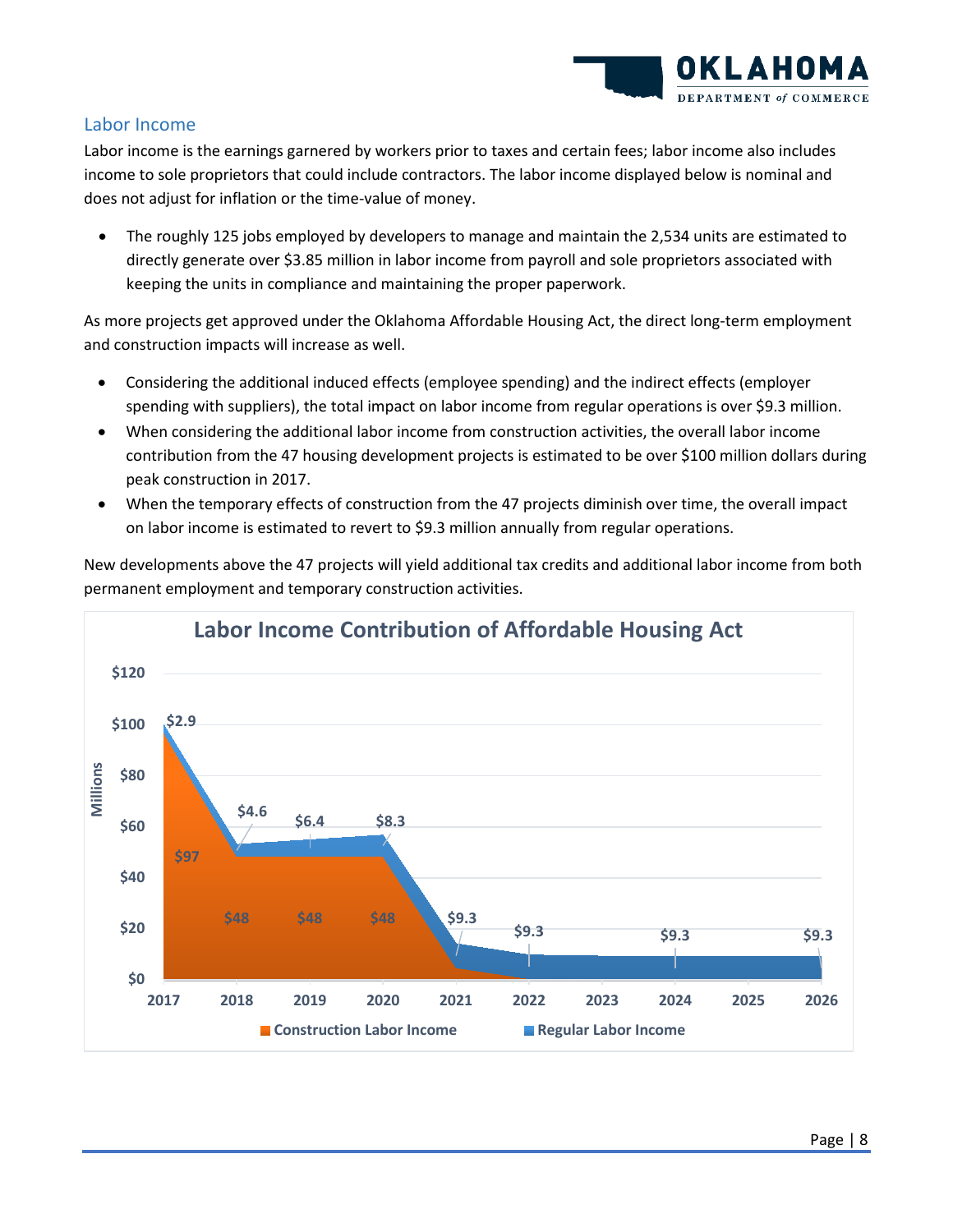

### <span id="page-9-0"></span>Economic Activity (Output)

Economic output is a measure of the value-added economic activity in the state. This includes the value of intermediary goods along with value-added activities associated with the production of finished goods within the state. As a result of the incentive, 45 of the 47 projects that built affordable housing units across the state were built in communities outside of Cleveland, Oklahoma and Tulsa Counties. In addition to being great assets for communities, these projects also create demand for goods and services from local businesses.

- The 125 direct jobs estimated to operate the newly constructed multi-family units directly generate over \$36.4 million in economic activity for Oklahoma.
- When considering the induced effects (employee spending) and indirect effects (local purchases by leasing companies), permanent housing operations contribute about \$54.3 million in economic activity annually.

Furthermore, as the number of units/development projects increase, so will the annual employment needed to manage and maintain those properties. The construction activities from those 47 developments are represented in the impacts from 2017 to 2020.

• When considering the temporary construction or maintenance activities from the 47 development projects awarded between 2015 and 2019, the overall economic contribution from developers and leasing companies is over \$688 million.

The overall construction or maintenance impact will increase as more housing units are built. Typically, the impact results would correspond with the time period when the actual construction occurs. In this case, roughly \$275 million was estimated for 2017 and roughly \$138 million for the subsequent years as additional projects are completed.

- When permanent employment is added, the overall economic impact exceeds an estimated \$839 million from activities in 2017 through 2020 alone.
- When the temporary effects of construction have subsided, the annual impact is estimated to revert to over \$54 million in economic activity annually from the ongoing operation of the housing units.